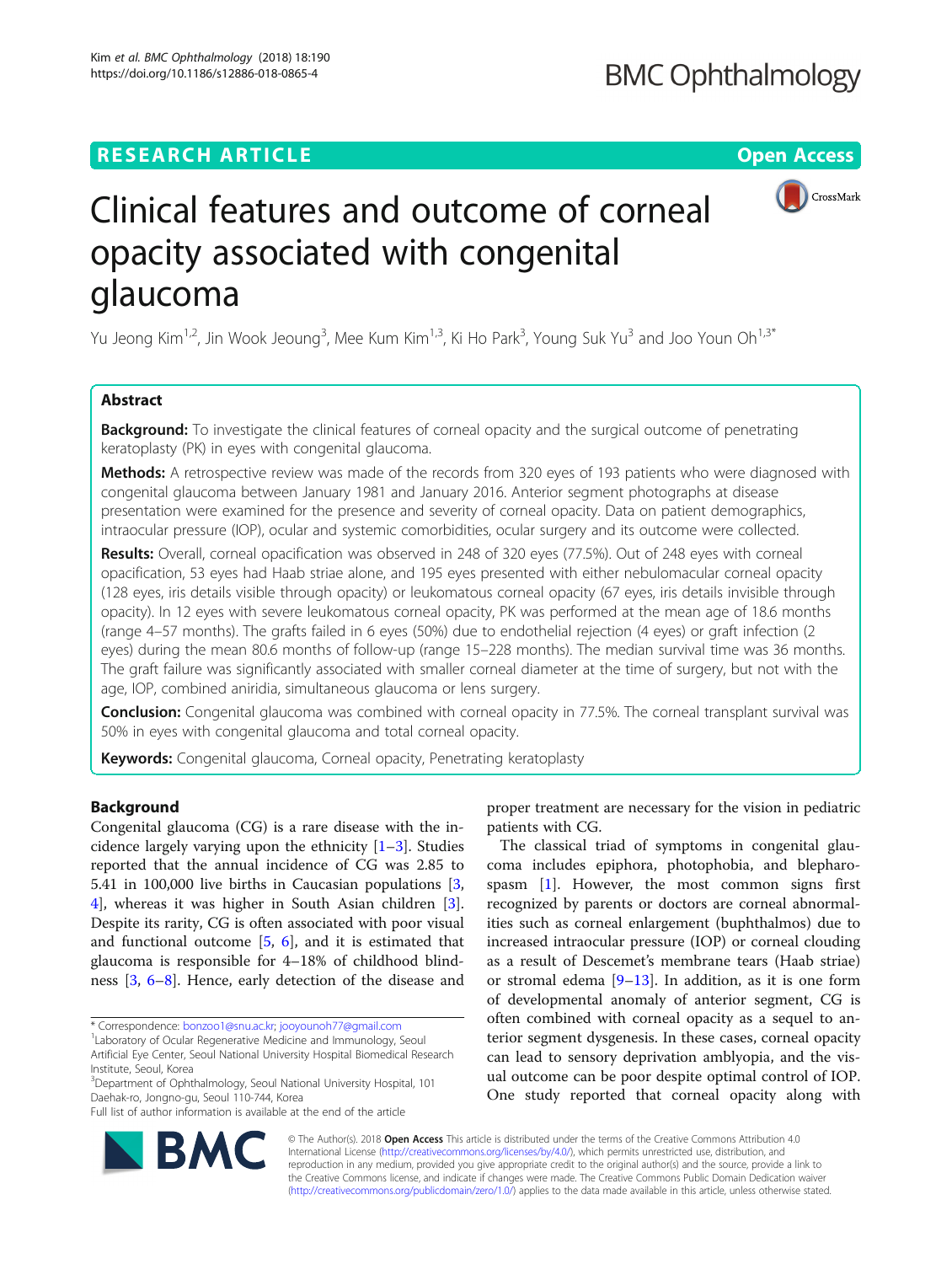<span id="page-1-0"></span>anisometropia was responsible for vision loss in 50% of childhood glaucoma patients [\[14](#page-5-0)]. Therefore, evaluation for corneal opacity and its management are critical for early diagnosis of the disease and the favorable outcome in patients with CG.

We performed this study to evaluate the incidence and clinical characteristics of corneal opacity combined with CG and to investigate the surgical outcome of penetrating keratoplasty (PK) and clinical factors affecting the outcome in eyes with CG.

## Methods

This retrospective study was approved by the Institutional Review Board (IRB No. 1706–094-860). Medical records were reviewed for 320 eyes of 193 Korean patients who were diagnosed with CG between January 1981 and January 2016.

The diagnosis of CG was taken as recorded in the charts. The diagnosis was usually made on the basis of two or more of the following ocular findings: elevated IOP (> 21 mmHg), buphthalmos (enlarged corneal diameter, Fig. 1a), Haab striae, corneal stromal edema, and glaucomatous optic disc change which had been present at birth or shortly after birth. Glaucoma of childhood or juvenile onset was excluded.

Data collected were the patient demographics, laterality of disease, IOP, corneal diameter, ocular comorbidities (aniridia, Peters anomaly, cataract, posterior segment anomalies), systemic abnormalities (Sturge-Weber syndrome, neurofibromatosis, congenital heart disease, TORCH positivity, cerebral palsy, Wilms tumor, chromosomal anomaly), ocular surgery (PK, glaucoma surgery, lens extraction), and last-recorded visual acuity.

In addition, anterior segment photographs at first presentation of a patient were reviewed for the presence of corneal opacity, and the corneal findings were classified as follows: 1) completely clear cornea, 2) Haab striae only (Fig. 1b, c), and 3) corneal opacity. The severity of corneal opacity was further graded based on both four-stage system and two-scale system. The four-stage system followed the corneal opacity scoring system suggested by Gupta et al. [[15,](#page-5-0) [16\]](#page-5-0) with modification: stage 1  $=$  minimal opacity (Fig. 1d), stage 2 = moderate stromal opacity (anterior chamber and iris both well visualized, Fig. 1e), stage  $3 =$  significant stromal opacity (pupil visible with haze, Fig. 1f), and stage  $4 =$  intense stromal opacity (pupil invisible, Fig.  $1g$ ). The two-scale system was composed of nebulomacular corneal opacity (iris details visible through opacity) and leukomatous corneal opacity (unable to visualize iris details through opacity). Overall, nebulomacular corneal opacity included stage 1 and 2 opacities, and leukomatous corneal opacity comprised stage 3 and 4 opacities.

The data were additionally analyzed in 12 eyes of 10 CG patients with stage 4 corneal opacity who underwent PK. The graft failure was determined when corneal clarity was irreversibly lost under slit-lamp examination, and the graft survival time was defined as the period from PK to the day when the graft failure was first noted. When multiple PKs were performed in a patient, the first surgery was taken for analysis. The association of age, IOP at the time of surgery, corneal diameter, donor/ recipient trephine sizes, difference of sizes between donor and recipient trephines, presence of ocular comorbidities, and concurrent lens or glaucoma surgeries with corneal graft outcome was evaluated.

Data were presented as mean ± SD. The GraphPad Software (GraphPad Prism, La Jolla, CA) was used for statistical analysis. Comparison of quantitative variables between two groups was made by using Student  $t$  test. The correlation between IOP and the severity of corneal opacity was tested by using Pearson r coefficient and two-tailed P value. Survival analysis was performed using the Kaplan–Meier method to estimate the median time



Fig. 1 Representative photographs of corneal abnormalities associated with congenital glaucoma. a Enlarged cornea (buphthalmos) in the right eye with congenital glaucoma. b, c Horizontal lines of Haab striae are present in the cornea. d Grade 1 corneal opacity. Minimal and superficial opacity is observed. e Grade 2 corneal stromal opacity. Both anterior chamber and iris are well-visible despite the opacity. f Grade 3 corneal stromal opacity. The pupil is still visible but iris details difficult to see through the opacity. g Grade 4 corneal stromal opacity. Pupil is invisible due to total stromal opacity of the cornea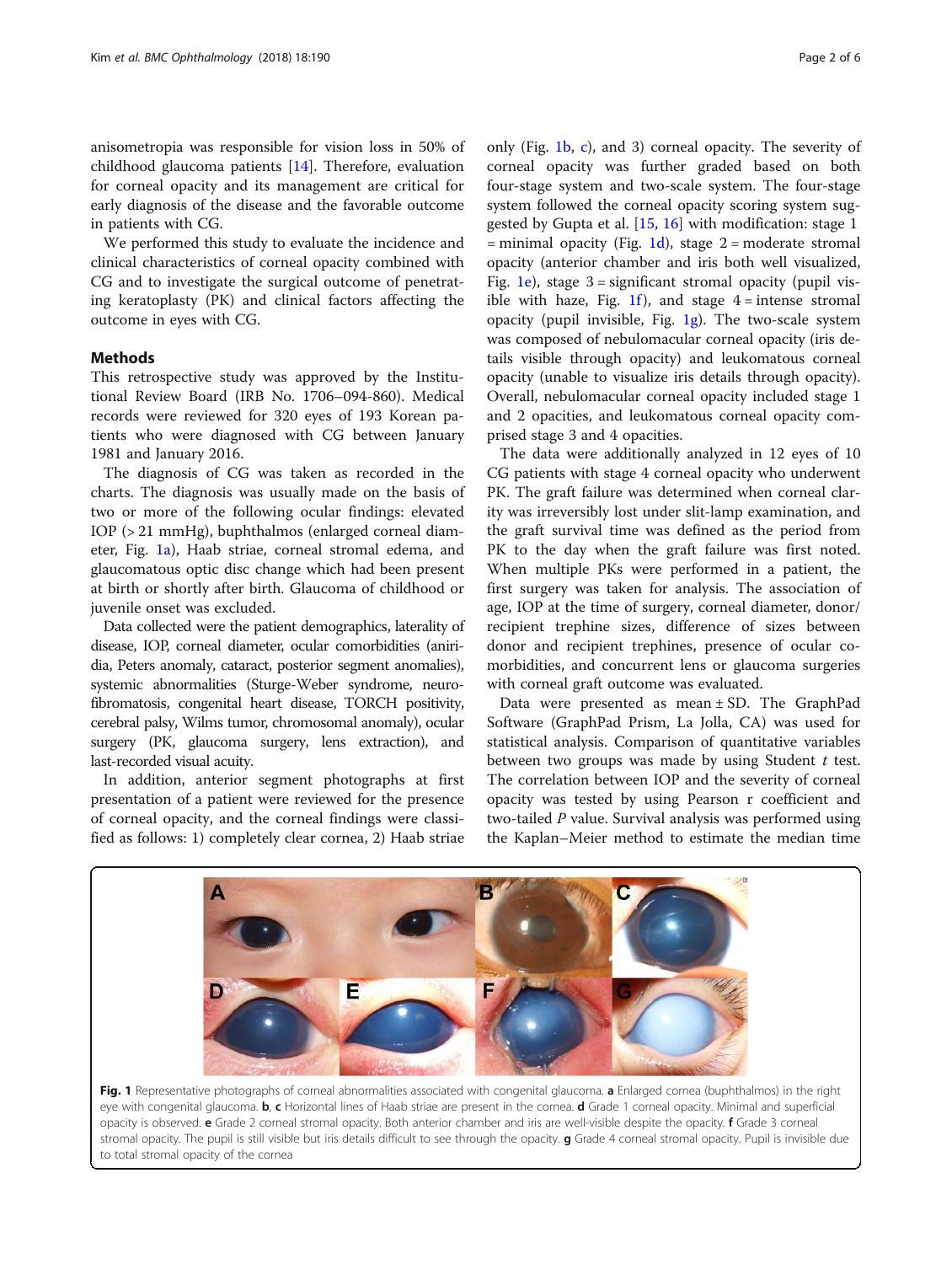to graft failure. The association with the surgical outcome and each clinical factor was analyzed using Fisher's exact test for qualitative variables and two-tailed Student t test for quantitative variables. A  $P$  value < 0.05 was considered statistically significant.

## Results

## Demographical, ocular and systemic features of CG patients

The demographical, ocular and systemic findings of patients are summarized in Table 1. Of a total 320 eyes in 193 Korean patients with CG, 116 patients (60.1%) were male and 77 (39.9%) were female. The disease was bilateral in 127 patients (65.8%) and unilateral in 66 patients (34.2%) (Right: Left = 26: 40).

The IOP at first presentation was  $28.3 \pm 9.3$  mmHg (range 9.0–54.7 mmHg) in eyes with CG and  $12.9 \pm$ 

Table 1 Demographics and clinical feature of patients with congenital glaucoma (193 patients, 320 eyes)

| Clinical characteristics                    |     | No of patients            | $\%$                      |  |  |
|---------------------------------------------|-----|---------------------------|---------------------------|--|--|
| Gender                                      |     |                           |                           |  |  |
| Female                                      |     | 77                        | 39.9                      |  |  |
| Male                                        |     | 116                       | 60.1                      |  |  |
| Laterality                                  |     |                           |                           |  |  |
| Bilateral                                   |     | 127                       | 65.8                      |  |  |
| Unilateral                                  | Rt  | 26                        | 13.5                      |  |  |
|                                             | I t | 40                        | 20.7                      |  |  |
| IOP of involved eyes at presentation (mmHg) |     |                           |                           |  |  |
| Involved eyes (range)                       |     |                           | $28.3 \pm 9.3$ (9.0-54.7) |  |  |
| Uninvolved eyes (range)                     |     |                           | $12.9 \pm 2.9$ (6.0-29.0) |  |  |
| $P$ value                                   |     | < 0.0001                  |                           |  |  |
| Corneal diameter (Horizontal, mm)           |     |                           |                           |  |  |
| Involved eyes (range)                       |     |                           | $12.5 \pm 1.2$ (7.0-16.5) |  |  |
| Uninvolved eyes (range))                    |     | $10.9 \pm 0.9$ (9.0-11.5) |                           |  |  |
| P value                                     |     |                           | < 0.0001                  |  |  |
| Systemic comorbidity                        |     | 36                        | 18.7                      |  |  |
| Sturge-Weber syndrome                       |     | 25                        | 12.9                      |  |  |
| Congenital heart disease                    |     | 4                         | 2.1                       |  |  |
| Neurofibromatosis                           |     | 2                         | 1.0                       |  |  |
| <b>TORCH</b>                                |     | $\overline{2}$            | 1.0                       |  |  |
| Cerebral palsy                              |     | 1                         | 0.5                       |  |  |
| Wilms tumor                                 |     | 1                         | 0.5                       |  |  |
| Chromosomal abnormality                     |     | 1                         | 0.5                       |  |  |
| Ocular comorbidity                          |     | 38                        | 19.7                      |  |  |
| Aniridia                                    |     | 14                        | 7.3                       |  |  |
| Peters anomaly                              |     | 7                         | 3.6                       |  |  |
| Cataract                                    |     | 4                         | 2.1                       |  |  |
| Posterior segment anomaly                   |     | 13                        | 6.7                       |  |  |

2.9 mmHg (range 6.0–29.0 mmHg) in eyes without CG  $(P< 0.0001)$ . The horizontal corneal diameter was 12.5  $\pm$  1.2 mm (range 7.0–16.5 mm) at presentation in eyes with CG, which was significantly larger than that of the eye without CG  $(10.9 \pm 0.9 \text{ mm})$ , range  $(9.0-11.5 \text{ mm})$  in the same population ( $P < 0.0001$ ). Thirty-six patients (18.7%) had systemic diseases. Sturge-Weber syndrome was the most common anomaly combined with CG  $(n = 25, 12.9\%)$ . Other systemic comorbidities included congenital heart disease  $(n = 4, 2.1\%)$ , neurofibromatosis  $(n = 2, 1.0\%)$ , TORCH positivity  $(n = 2, 1.0\%)$ , cerebral palsy  $(n = 1, 0.5\%)$ , Wilms tumor  $(n = 1, 0.5\%)$ , and chromosomal anomaly  $(n = 1, 0.5\%)$ .

Congenital ocular comorbidities were observed in 38 patients (19.7%) and included aniridia ( $n = 14, 7.3\%$ ), Peters anomaly  $(n = 7, 3.6\%)$ , congenital cataract  $(n = 4, 1)$ 2.1%), and posterior segment anomaly ( $n = 13, 6.7$ %).

## Corneal opacification combined with CG

Overall, corneal opacification was observed in 248 of 320 eyes with CG (77.5%), while the cornea was completely clear in 72 eyes (22.5%) (Table 2). Among 248 eyes with corneal opacification, 53 (16.6%) had only Haab striae in the cornea (Fig. 1 $\mathbf{b}$ , c), and 195 (60.9%) had corneal opacity in the presence or absence of Haab striae (Table 2). The severity of corneal opacity in 195 CG eyes combined with corneal opacity was as follows: grade 1 in 68 eyes  $(21.2\%$ , Fig. [1d](#page-1-0)), grade 2 in 60 eyes (18.8%, Fig. [1e\)](#page-1-0), grade 3 in 31 eyes (9.7%, Fig. [1f](#page-1-0)), and grade 4 in 36 eyes (11.2%, Fig. [1g\)](#page-1-0). When classified based on the two-scale system, nebulomacular corneal opacity was observed in 128 eyes (40%), and leukomatous corneal opacity in 67 eyes (20.9%) (Table 2). There was no significant correlation between the severity of corneal opacity and IOP ( $R = 0.012$ ,  $P = 0.887$ ).

Table 2 Keratopathy combined with congenital glaucoma (320  $P(Y|P)$ 

|                                                    |  | No of eyes (%) IOP (mmHg, range)                                                                                                |
|----------------------------------------------------|--|---------------------------------------------------------------------------------------------------------------------------------|
| Completely clear cornea                            |  | $74.0 + 7.8$<br>$(11.0 - 42.1)$                                                                                                 |
| Haab striae only                                   |  | $74.3 + 9.7$<br>$(11.0 - 46.0)$                                                                                                 |
| Corneal opacification $\pm$ Haab striae 195 (60.9) |  | $78.3 + 9.9$<br>$(9.0 - 54.7)$                                                                                                  |
|                                                    |  | $27.1 \pm 10.6$<br>$(9.0 - 50.0)$                                                                                               |
|                                                    |  | $78.5 + 10.3$<br>$(13.0 - 54.7)$                                                                                                |
|                                                    |  | $30.5 \pm 7.6$<br>$(17.0 - 43.0)$                                                                                               |
|                                                    |  | $28.6 \pm 10.1$<br>$(9.0 - 47.0)$                                                                                               |
|                                                    |  | 72 (22.5)<br>53 (16.6)<br>Nebulomacular opacity Grade 1 68 (21.2)<br>Grade 2 60 (18.8)<br>Grade 3 31 (9.7)<br>Grade 4 36 (11.2) |

IOP Intraocular pressure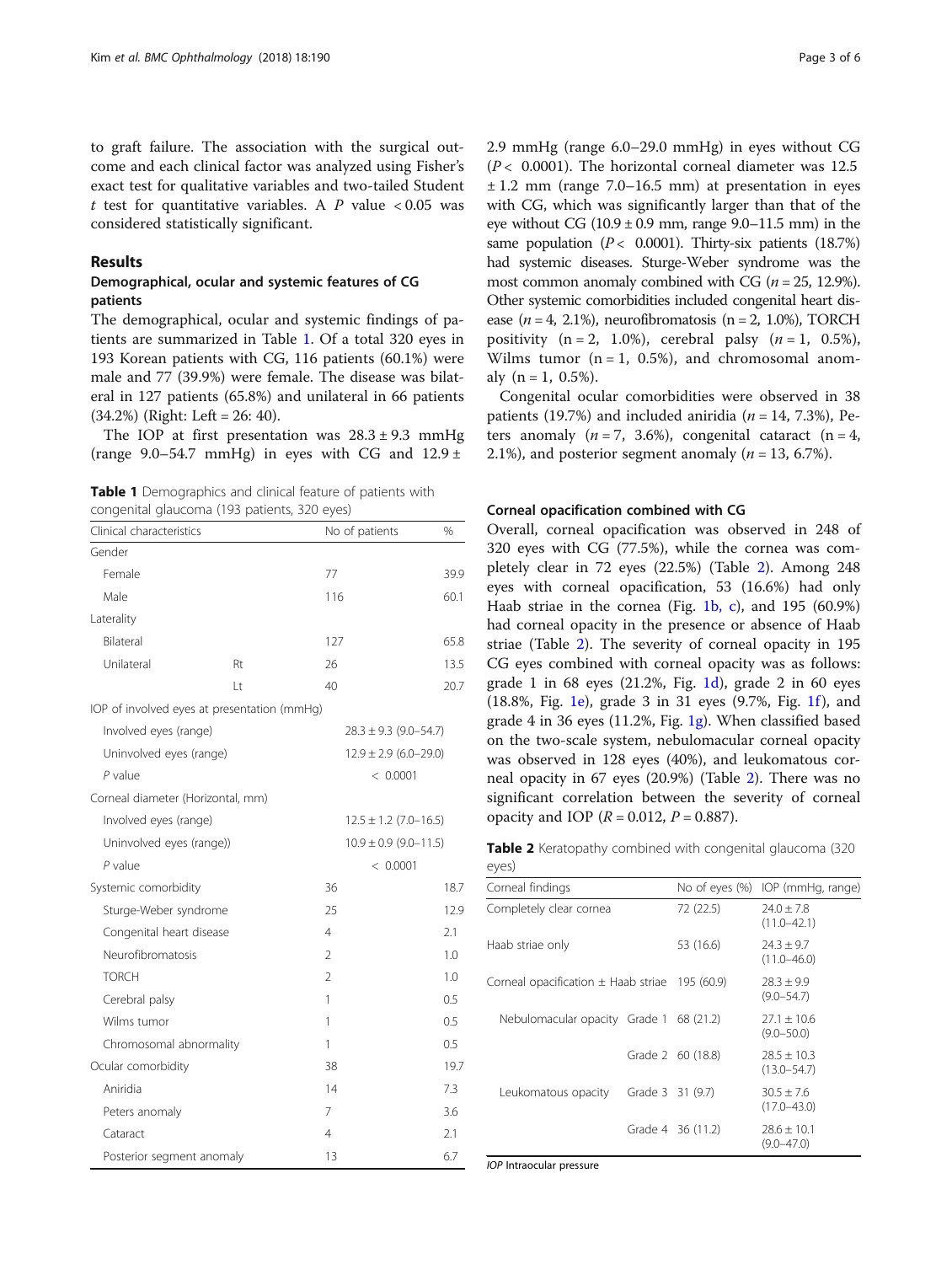## Surgical outcome of corneal transplantation in eyes with CG

We additionally analyzed the data of 12 eyes (10 patients) that underwent PK because of non-resolving grade 4 leukomatous corneal stromal opacity. Eight patients had PK in one eye, and 2 underwent PK in both eyes. The demographical, clinical and surgical data are shown in Table 3. The patients included 4 female and 6 male. CG was bilateral in 2 patients and unilateral in 8 patients (Right: Left = 2: 6). The age at time of PK was  $18.6 \pm 17.8$  months (range 4 to 57 months). Aniridia was combined in 7 eyes (5 with total aniridia and 2 with partial aniridia), Peters anomaly in 5 eyes, cataract in 1 eye, and posterior segment abnormality (retinopathy of prematurity) in 1 eye.

The IOP at time of surgery was  $35.5 \pm 9.3$  mmHg (range 20.0–47.8 mmHg), and all eyes were treated with

Table 3 Demographics, clinical and surgical features of patients with penetrating keratoplasty ( $n = 10$ , 12 eyes)

|                                             | penending neratopiasty (n<br>$\cdot \circ \cdot - \circ \cdot \circ \circ \cdot$ |                            |
|---------------------------------------------|----------------------------------------------------------------------------------|----------------------------|
| Clinical or surgical parameters             |                                                                                  |                            |
| Gender (No of patients, %)                  |                                                                                  |                            |
| Female                                      |                                                                                  | 4 (40%)                    |
| Male                                        |                                                                                  | $6(60\%)$                  |
| Laterality (No of patients, %)              |                                                                                  |                            |
| <b>Bilateral</b>                            |                                                                                  | 2(20%)                     |
| Unilateral                                  | Rt                                                                               | 2(20%)                     |
|                                             | Lt                                                                               | 6(60%)                     |
|                                             | Age at time of surgery (months, range)                                           | $18.6 \pm 17.8$ (4-57)     |
| The postoperative follow-up (months, range) |                                                                                  | $80.6 \pm 77.8$ (15-228)   |
|                                             | Systemic comorbidity (No of patients, %)                                         |                            |
| Congenital heart disease                    |                                                                                  | $1(10\%)$                  |
| Ocular comorbidity (No of eyes, %)          |                                                                                  |                            |
| Aniridia                                    | Total                                                                            | 5 (41.7%)                  |
|                                             | Partial                                                                          | 2(16.7%)                   |
| Peters anomaly                              |                                                                                  | 5 (41.7%)                  |
| Cataract                                    |                                                                                  | $1(8.3\%)$                 |
| Retinopathy of prematurity                  |                                                                                  | 1(8.3%)                    |
| IOP at time of surgery (mmHg, range)        |                                                                                  | $35.5 \pm 9.3$ (20.0-47.8) |
| Corneal diameter (mm, range)                |                                                                                  |                            |
| Horizontal                                  |                                                                                  | $11.7 \pm 1.8$ (9.5-15.0)  |
| Vertical                                    |                                                                                  | $10.7 \pm 1.7$ (9.0-14.0)  |
| Trephine diameter (mm, range)               |                                                                                  |                            |
| Recipient                                   |                                                                                  | $6.9 \pm 0.8$ (6.0-8.0)    |
| Donor                                       |                                                                                  | $7.5 \pm 0.7$ (6.5-8.5)    |
| Concurrent surgery (No of eyes, %)          |                                                                                  |                            |
| Glaucoma surgery (valve surgery)            |                                                                                  | 4 (33.3%)                  |
| Lens extraction                             |                                                                                  | 3 (25%)                    |

IOP Intraocular pressure

multiple anti-glaucoma medications. The corneal diameters measured at the time of PK were  $11.7 \pm 1.8$  mm (range  $9.5-15.0$  mm) horizontally and  $10.7 \pm 1.7$  mm (range 9.0–14.0 mm) vertically. The sizes of trephines used for PK were  $6.9 \pm 0.8$  mm (range  $6.0-8.0$  mm) for recipient beds and  $7.5 \pm 0.7$  mm (range 6.5–8.5 mm) for donor buttons. In 4 eyes, glaucoma valve implantation surgery was simultaneously performed with PK, and in 3 eyes, lens extraction was done in an open-sky manner during PK.

Over the mean  $80.6 \pm 77.8$  months of follow-up (range 15–228 months), the corneal grafts failed in 6 eyes (50%) whereas they survived in 6 eyes (50%) (Fig. 2). The mean time to graft failure after PK was  $7.3 \pm 3.5$  months (range 1–10 months) in patients with graft failure (Fig. 2), and the mean postoperative follow-up period in those with graft success was  $38.2 \pm 17.2$  months (range 16– 62 months). The median survival time of the grafts was 36 months. Out of 6 eyes with graft failure, 4 were caused by endothelial rejection, and 2 were due to graft infection. Among 6 eyes with graft failure, a repeat PK was performed in 4 eyes, 3 of which (66.7%) had the graft failure after regrafting (2 eyes with endothelial rejection and 1 with graft infection), an indication that the outcome of a repeat PK was worse than that of the first surgery. Overall, 4 out of 12 eyes with PK (33.3%) achieved ambulatory vision at the last follow-up as defined by the ability to fixate and follow targets or to count fingers at 3 ft or better [[17](#page-5-0)].

Various clinical and surgical factors were analyzed for their association with corneal graft outcome. Of the factors examined, a smaller diameter of the cornea at the

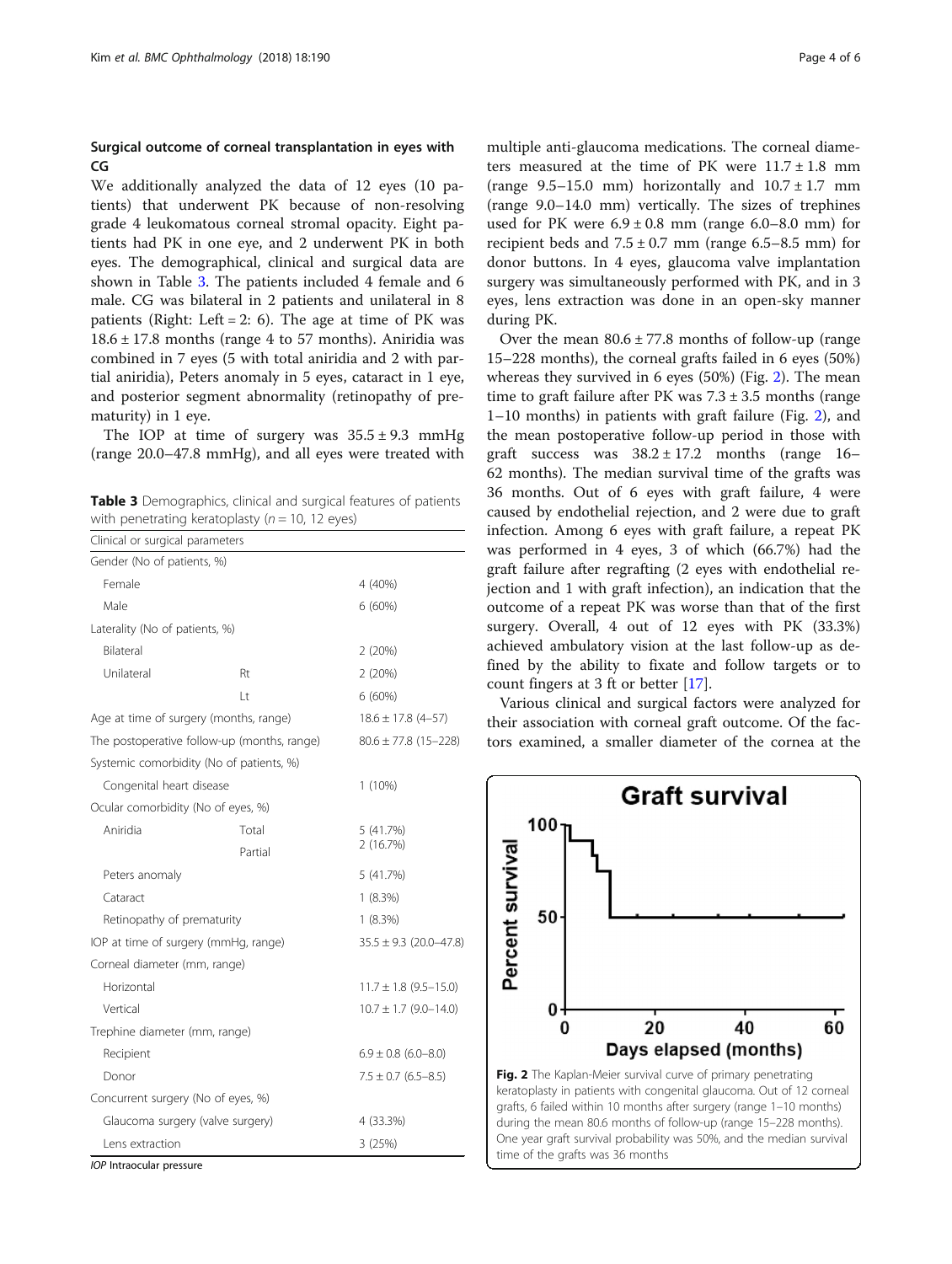time of surgery was significantly associated with the graft failure. The horizontal corneal diameters were 12.8 ± 1.7 mm in the survival group and  $10.4 \pm 0.9$  mm in the failure group ( $P = 0.0126$ , Table 4). However, there were no significant associations between the graft survival and other factors such as the age, IOP, the presence of aniridia or Peters anomaly, the difference of sizes between donor and recipient trephines, and simultaneous glaucoma or lens surgery (Table 4).

## **Discussion**

Corneal findings are important for suspicion and diagnosis of CG. Studies reported that cloudy cornea and buphthalmos are the most common presenting signs found in over 40% of patients with CG [\[11,](#page-5-0) [12](#page-5-0)]. In our study, 248 of 320 eyes (77.5%) with CG had corneal opacification at disease presentation, whereas 22.5% had completely clear cornea. However, among 77.5% of CG eyes with corneal opacity, 16.6% presented with Haab striae alone and 21.2% had grade 1 minimal opacity. Therefore, visually significant and recognizable corneal opacity (grade 2, 3 or 4 opacity) was observed in 39.7% of the eyes with CG, which is similar to previous reports [\[11\]](#page-5-0) [[12](#page-5-0)].

Other notable findings of our study are that male was more prevalent than female in CG patients at a ratio of 60.1 to 39.9, and bilateral involvement was more common compared to unilateral involvement at a ratio of 65.8 to 34.2. Overall, 18.7% of CG patients had

Table 4 Comparison of clinical and surgical factors between the graft survival and failure groups

|                                            | Graft survival  | Graft failure   | P value |
|--------------------------------------------|-----------------|-----------------|---------|
| Aniridia (No. of eyes)                     |                 |                 |         |
| Ω                                          | 5               | 2               | 0.2424  |
| X                                          | 1               | 4               |         |
| Peters anomaly (No. of eyes)               |                 |                 |         |
| $\bigcirc$                                 | 4               | 1               | 0.2424  |
| X                                          | $\mathfrak{D}$  | 5               |         |
| Concurrrent glaucoma surgery (No. of eyes) |                 |                 |         |
| $\bigcirc$                                 | 1               | 3               | 0.5455  |
| X                                          | 5               | 3               |         |
| Concurrrent lens extraction (No. of eyes)  |                 | 1               |         |
| $\bigcap$                                  | 1               | $\mathfrak{D}$  |         |
| X                                          | 5               | $\overline{4}$  |         |
| Corneal diameter (horizontal, mm)          | $12.8 \pm 1.7$  | $10.4 \pm 0.9$  | 0.0126  |
| Corneal diameter (vertical, mm)            | $11.7 \pm 1.9$  | $9.6 \pm 0.9$   | 0.0354  |
| Age at time of surgery (months)            | $21.7 \pm 15.8$ | $15.5 \pm 20.7$ | 0.5739  |
| IOP at time of surgery (mmHg)              | $36.1 \pm 12.5$ | $34.9 \pm 5.8$  | 0.8373  |
| Trephine gapping <sup>a</sup> (mm)         | $0.54 \pm 0.3$  | $0.46 \pm 0.4$  | 0.8312  |

aTrephine gapping means the size difference between donor and

recipient trephines

combined systemic diseases, and the most common systemic comorbidity was Sturge-Weber syndrome which was found in 12.9% of patients with CG. However, Sturge-Weber syndrome was not associated with severe corneal opacity since no patient with Sturge-Weber syndrome underwent PK because of corneal opacity. Neurofibromatosis was combined in two patients (1.0%) in our study. Quaranta et al. [\[18\]](#page-5-0) reported that neurofibromatosis patients showed gonioscopic findings characteristic of underdevelopment of the iridocorneal angle, suggesting the vulnerability to glaucoma. Of ocular morbidities combined with CG, aniridia was the most frequent (found in 7.3% of CG patients), followed by Peters anomaly (found in 3.6% of CG patients). Combined aniridia and Peters anomaly predisposed patients with CG to severe non-resolving corneal opacity which required PK. Seven out of 14 patients with CG + aniridia and 5 of 7 patients with CG + Peters anomaly underwent PK.

It is generally accepted that the presence of glaucoma and concurrent glaucoma operation during PK are risk factors for poor graft survival in a pediatric population [[19](#page-5-0), [20\]](#page-5-0). However, there have just a few case series evaluating the surgical outcome of PK in CG patients, and the results greatly vary upon studies. In our study, the overall graft survival rate was 50% (6 of 12) in eyes with CG during a mean follow-up of 80.6 months, and 33.3% of patients with PK achieved ambulatory vision at the last follow-up. Of note, in the graft failure group, all grafts failed within 10 months (at the mean 7.3 months) after PK. Ariyasu et al. [\[21\]](#page-5-0) reported that the graft success occurred in 67% of grafts (6 of 9) in eyes with CG during 24 months of follow-up, and ambulatory vision was achieved in 75% of eyes. In a report by Al-Torbak [\[22\]](#page-5-0), 43 and 17% of corneal grafts survived at 24 and 48 months, respectively after combined PK and Ahmed valve implantation. In our patients, PK was combined with glaucoma valve implantation in 4 eyes, 3 of which had graft failure. By contrast, 3 of 8 eyes without glaucoma surgery had graft failure. This suggests that concurrent glaucoma valve implant surgery might be associated with poor graft outcome, although it did not reach statistical significance due to the small sample size of the current study. Further study with larger sample size would be necessary to confirm the effect of simultaneous glaucoma surgery on the corneal transplant survival.

The only variable affecting the graft outcome was the corneal diameter in our study. The cornea was significantly smaller in the graft failure group, compared to the graft success group. This result is consistent with our previous findings in patients with Peters anomaly or sclerocornea [[23\]](#page-5-0). The proximity of the donor graft to the recipient limbus and more exposure to the host immune system might be related to the high rate of graft failure in eyes with smaller corneas.